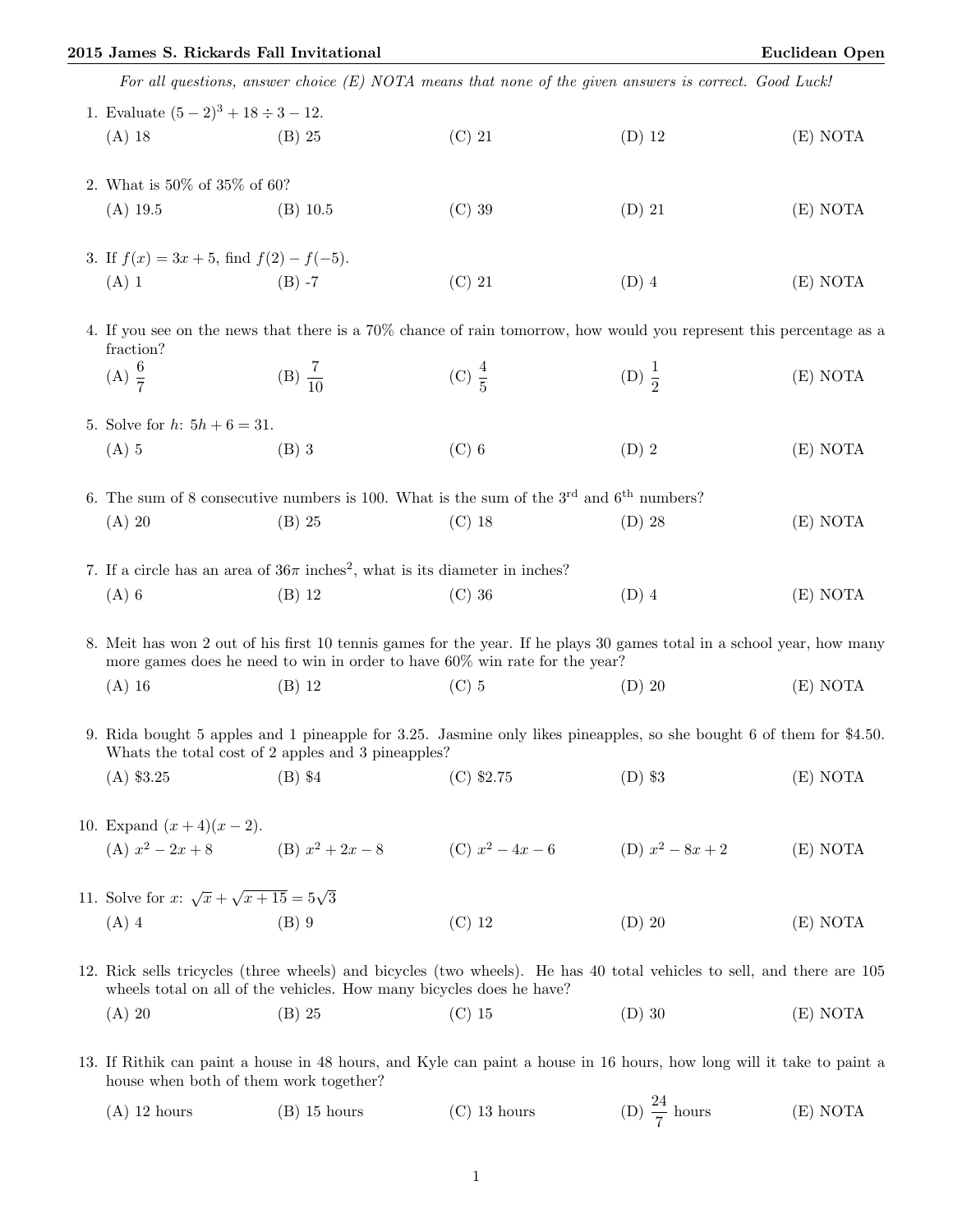## For questions 14 and 15, use the following information

RJ is going to a math competition and needs to pick out a matching pair of socks. He has 8 red socks, 6 blue socks, 10 green socks, and 7 yellow socks (the last one was eaten by the washing machine monster).

- 14. How many socks does he need to take to ensure a matching pair?
	- (A) 2 (B) 7 (C) 3 (D) 4 (E) NOTA

15. If RJ picks randomly without replacing his socks, whats the chance he will get his first green sock on his 2nd try?  $(A) \frac{10}{30}$ (B)  $\frac{5}{18}$ (C)  $\frac{7}{31}$ (D)  $\frac{17}{5}$ (E) NOTA

16. Rohith and Bokey live on a Cartesian plane and want to get together for their weekly meeting. Their meeting place is at the point  $(0,0)$ . Rohith lives at  $(-3,4)$  and Bokey lives at  $(12,5)$ . How far do they have to walk in total, assuming they walk the shortest distance possible?

(A) 18 (B) 8 (C) 5 (D) 13 (E) NOTA

17. A is inversely proportional to B, while directly proportional to C squared. When  $B = 3$  and  $C = 2$ ,  $A = 4$ . What would A be if  $B = 5$  and  $C = 3$ ?

- (A)  $\frac{10}{9}$ (B)  $\frac{15}{8}$ (C)  $\frac{5}{27}$ (D)  $\frac{27}{5}$ (E) NOTA
- 18. What is the units digit of  $8^{2015}$ ?
	- (A) 8 (B) 4 (C) 2 (D) 6 (E) NOTA

19. Joe is baking cookies. He bakes cookies at a rate of 24 in an hour. How many cookies will he bake if he has 2 hours and 30 minutes?

(A) 50 (B) 48 (C) 72 (D) 60 (E) NOTA

20. There is a triangle with angles 40◦ and 70◦ . What is the degree measure of the last angle?  $(A)$  70 $^{\circ}$  $(B)$  50 $\circ$  $(C)$  80 $\circ$  $(D)$  100 $^{\circ}$ (E) NOTA

21. Rohith and Bokey want to meet up again! However, this time Rohith is located at the point (3,4) and Bokey is at the point  $(9,40)$ . Before Rohith goes to Bokey, he must first go to a white picket fence located along the line  $y =$ -5. What is the shortest distance he would have to travel to get to Bokey?

(A)  $\sqrt{1332}$ (B)  $\sqrt{2437}$  $(1)$  49  $(2)$   $(3)$   $72$   $(5)$  NOTA

22. RJ needs your help again! He has found some matching socks, but now he needs help with the entire outfit. He has 4 different shirts, 6 different pairs of pants, and 3 different hats he can wear (he already has his socks picked out). How many different outfits can he make, if one outfit consists of 1 shirt, 1 pair of pants, and 1 hat?

- (A) 13 (B) 30 (C) 72 (D) 40 (E) NOTA
- 23. Lisa is going shopping for purses. She wants a purse that has a retail price of \$75, but she has a coupon for 40% off. With tax, the total is \$47.25. What is the tax rate?
	- (A) 5% (B) 5.75% (C) 7.5% (D) 10% (E) NOTA
- 24. How many distinct positive factors does 1386 have? (A) 4 (B) 5 (C) 12 (D) 24 (E) NOTA